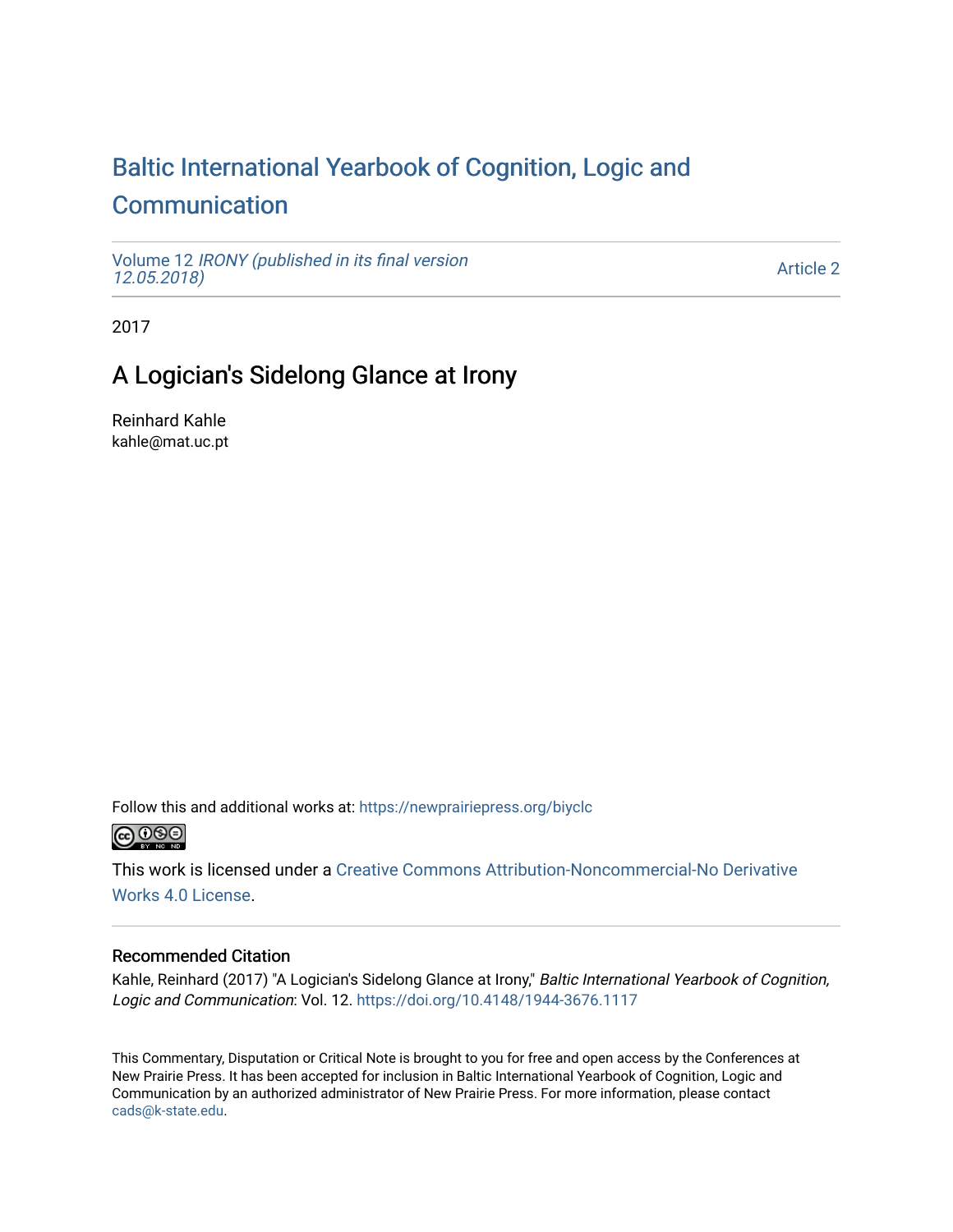The Baltic International Yearbook of Cognition, Logic and Communication

December 2017 Volume 12: *Irony* pages 1[-4](#page-4-0) DOI: http://dx.doi.org/10.4148/1944-3676.1117

> REINHARD KAHLE Universidade Nova de Lisboa

## A LOGICIAN'S SIDELONG GLANCE AT IRONY

#### **1.**

In *Irony as Expression (of a Sense of the Absurd)*, Mitchell Green is presenting an interesting account of *communicative irony* where "we express a sense of a situation's absurdity (wackiness, goofiness, etc.)" [\(Green](#page-4-1) [2017,](#page-4-1) p. 18). In this line of argument, he is questioning the adequateness of *irony as meaning-inversion* and *irony as conversational implicature*.

In this note, we would like to take the idea of *absurdity* a little bit further, considering it in its logical sense. As a consequence we can offer a possibility to defend, at least partially, irony as meaning-inversion and conversational implicature.

Absurdity is used in logic as a propositional constant representing the unconditionally false sentence, usually denoted by the symbol ⊥. In some logics, this constant is taken as primitive and the negation of a sentence φ, for instance, can be defined in terms of absurdity by  $\neg \phi$  :⇔  $\phi \rightarrow \perp.^1$  $\phi \rightarrow \perp.^1$ 

<span id="page-1-0"></span>Our working hypothesis for a logical analysis of irony is the following:

( $\star$ ) An ironic statement  $\phi$ , placed in the proper formal representation of the given situation, will lead to the derivability of a contradiction, i.e., absurdity.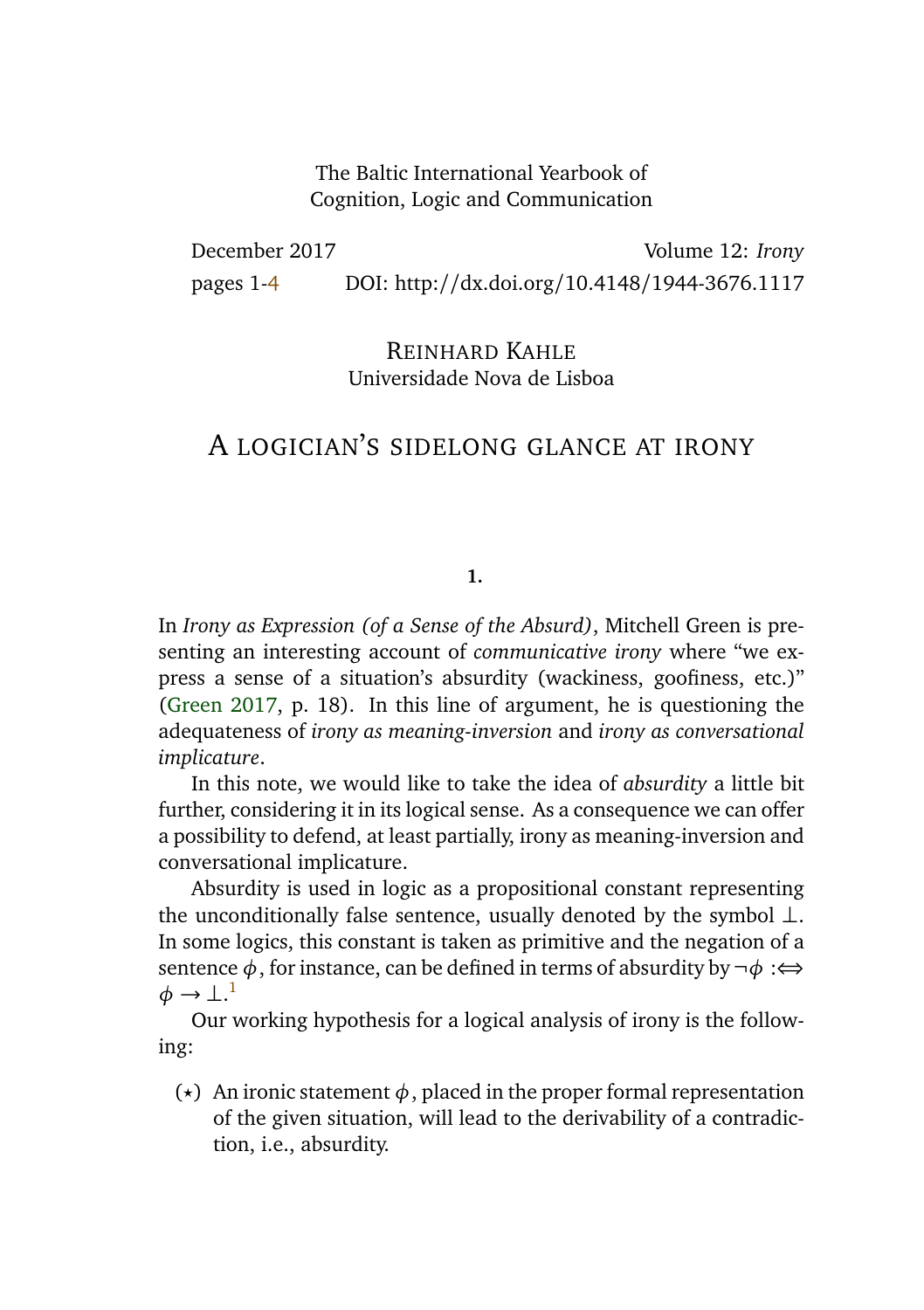This is a working hypothesis only, as it is not yet properly worked out. A fully-fledged theory for it would require some specifications about formal representations of a situation and derivability which are far from being straightforward. In particular, we will need to refine the notion of "situation", to make the hypothesis work in more interesting examples.

We believe, however, that our hypothesis has some inherent plausibility which comes from the supposed reaction of a listener: listing to an ironic statement, the listener should usually react by thinking something like: "this is absurd." Presupposing that the speaker has consistent convictions, one continues to conclude: "(s)he cannot mean this seriously; thus, (s)he must mean this ironically." This line of argument may apply to all examples where the listener is able to "derive" a contradiction from the assumed "knowledge base" of the utterer and the ironic statement.<sup>[2](#page-3-1)</sup>

<span id="page-2-0"></span>In this perspective, *irony as meaning-inversion* comes nearly by definition: to logically cause absurdity, the ironic statement has to contradict the speaker's "knowledge base" or, equivalently, the speaker has to believe the negation of the ironic statement.<sup>[3](#page-3-2)</sup> In some sense, we have inverted here Green's perspective, putting absurdity at the beginning of the analysis of irony, and not at the end.

<span id="page-2-1"></span>But Green correctly points to examples where the speaker clearly does not believe in the negation of the ironic statement, like in example (4), "You sure know a lot about baseball!" [\(Green](#page-4-1) [2017,](#page-4-1) p. 6). *Irony as meaning-negation* fails here, if absurdity would have to be obtained by assuming that the other person would not be knowledgeable about baseball. We can, however, obtain absurdity by another—somehow "second-order"—argument. Assuming Grice's Maxim of Quantity, statement (4) gives—in the situation described by Green—somehow more information than needed: to know *a lot* about baseball is not to be derived from baseball trivia. Thus, we obtain a contradiction, not with any fact about a person's knowledge about baseball, but with a generally assumed maxim in a conversational discourse. In this form of "higher-type irony" the listener would have to reason as follows: "this statement contradicts the Maxim of Quantity; thus, it has to be meant ironically." In fact, one could also argue that (4) violates the Maxim of Relevance, because it appears to be neither relevant nor pertinent.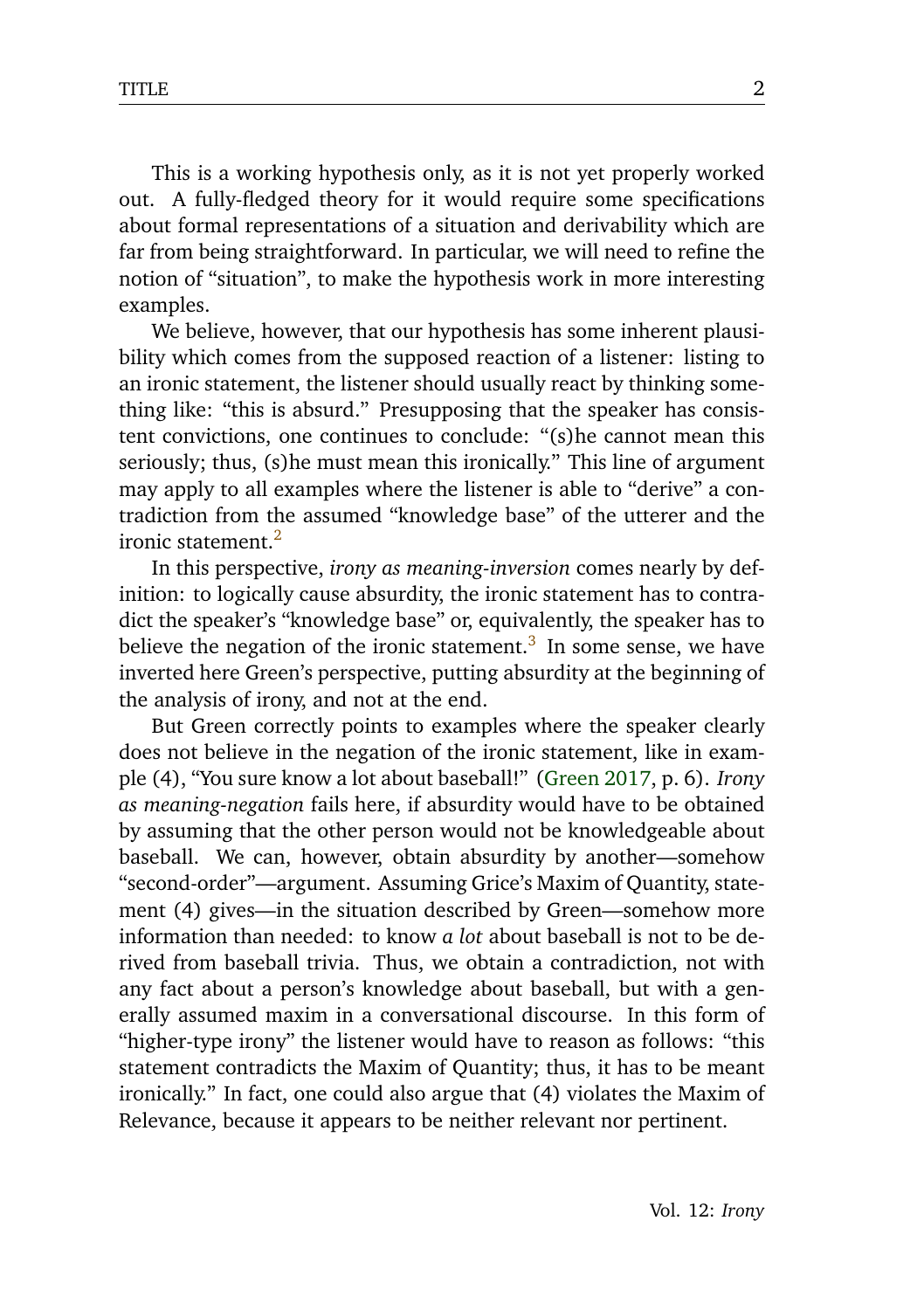While this reasoning is quite different from the case of *irony as meaning-negation*, it still involves the derivability of a contradiction. As this contradiction involves a conversational maxim, we see this as a possible instance of *irony as conversational implicature*. But we should add that here *irony as conversational implicature* works differently than for Grice. His example, concerning "*X* is a fine friend" ([\(Grice](#page-4-2) [1989,](#page-4-2) p. 34) and [\(Green](#page-4-1) [2017,](#page-4-1) p. 8)) would still be subsumed under *irony as meaning-negation*, as it is "derivable" in the given situation that *X* is not (any longer) a fine friend of *A*. In contrast, *irony as conversational implicature* serves in our account to derive a contradiction with the conversational maxims rather than with the factual situation  $4$ 

#### <span id="page-3-4"></span>**ACKNOWLEDGEMENTS**

This work is partially supported by the Portuguese Science Foundation, FCT, through the projects UID/MAT/00297/2013 (Centro de Matemática e Aplicações) and PTDC/MHC-FIL/2583/2014 (Hilbert's 24th Problem). A part of this note was written during the visit to the Hausdorff Research Institute for Mathematics (HIM), University of Bonn, in July 2018. This visit was supported by the HIM. Both this support and the hospitality of HIM are gratefully acknowledged.

#### **Notes**

<span id="page-3-0"></span><sup>[1](#page-1-0)</sup>See, for instance, [\(Troelstra & Schwichtenberg](#page-4-3) [2000,](#page-4-3) p. 3).

<span id="page-3-1"></span>*[2](#page-2-0)*Consider, for example, the "great fiddling" example (2) [\(Green](#page-4-1) [2017,](#page-4-1) p. 5). In this particular case, the performer might not be able to derive the contradiction as he doesn't know the standards of musicality of the utterer.

<span id="page-3-2"></span>*[3](#page-2-1)*Formally, this would follow only if one assumes beliefs to be deductively closed, which seems to be a too strong assumption [\(Kahle](#page-4-4) [\(2002\)](#page-4-4)). However, in case the speaker *intentionally* makes an ironic statement (s)he clearly will count on the negation to make absurdity derivable.

<span id="page-3-3"></span>*[4](#page-3-4)*One may, however, subsume *irony as meaning-negation* under a special case of our understanding of *irony as conversational implicature*: the utterance of a statement, contradicting an underlying knowledge base, can well be considered as a violation of the Maxim of Quality.